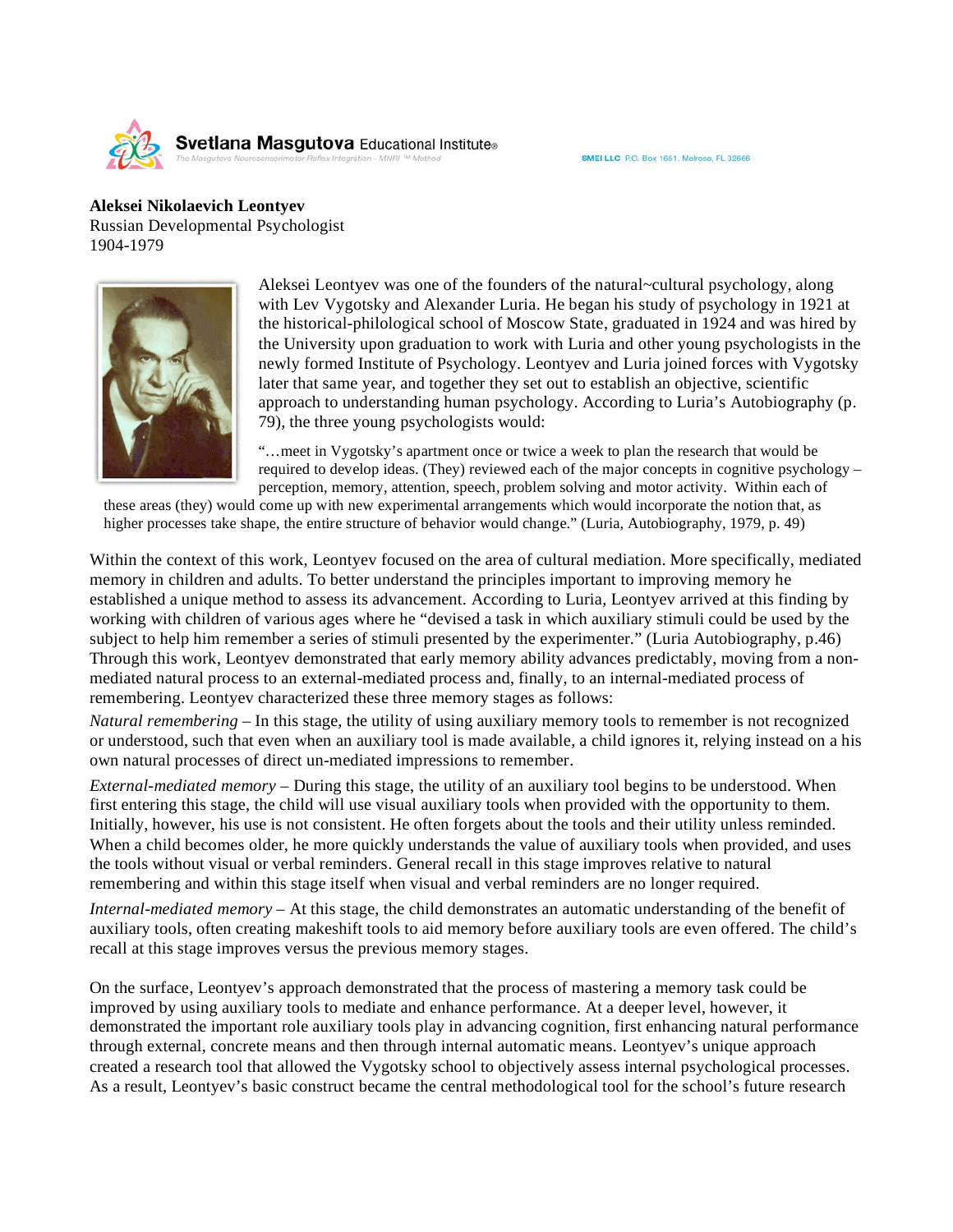and the basis for many concepts that Vygotsky later put forth, including the *genesis of higher function* and the Z*one of Proximal Development*.

The genesis of higher mental functions requires:

"Any function in the child's cultural development to appear twice, or on two planes. First it appears on the social plane, and then on the psychological plane. First it appears between people as an inter-psychological category, and then with the child as an intra-psychological category." (Collected works of Vygotsky, Volume 2, p. 11)

In other words, a concept must first be introduced and guided on the social plane for a child to first develop and then gain a concrete understanding. Only when a concrete external understanding has been gained can a concept move to the psychological plane and advance beyond a concrete understanding for unaided application and generalization to more advanced concepts. Instructor guided demonstration, application, and practice are all auxiliary tools used to aid the concrete development of a new concept. Once internalized and mastered, the concept in and of itself can become an internal tool, first for the child to use automatically to complete tasks directly related to the concept, and, as the tools deeper value is understood, generalized for use in other situations. Leontyev's research design and study of basic memory was instrumental to Vygotsky as he outlined the Zone of Proximal Development. Leontyev's contribution here and in other collaborative efforts helped shape the natural~cultural psychology put forward by Vygotsky and his school.

In 1931, Leontyev was appointed to the Kharkov school in the Ukraine. Despite the move, Leontyev continued to work with Vigotsky and Luria until Vygotsky's death in 1934. While still working within the general construct of natural~cultural psychology, Leontyev's ensuing work introduced a new dimension – human *activity*. Leontyev believed that human *activity* held the key to gaining a better understanding of human psychology. He was "very much concerned with providing a mental evolutionary account of the continuity and discontinuity between human and animal psychological existence. In the sense that his comparative psychological efforts were aimed at elaborating both 'what we share' and what is the 'distinctive province of human intellect.' (P. Galantine) This theory was predicated on the notion that all humans at birth are initially biological, and it is only through their *activities* that they become a social individual. In other words, one is not born with a distinct personality (human mind), but is instead born as a biological individual who develops a personality by actively internalizing culture through the influence of the society that surrounds him.

Leontyev's early work on activity theory departed from Vygotsky by adding the need to separate individual action from collective activity. He did this by distinguishing between activities, actions, and operations. In simplistic terms, Leontyev's activity theory describes how an object, either conceptual or concrete, creates a motivation; that is, the desire to attain or do something. A motivation, in turn, results in an activity, which is composed of a chain of actions, each with its own sub-action/goal. Each action is completed using a method of operation, which may be influenced by outside conditions. Once satisfied, these sub-action/goals collectively complete the activity and satisfy the motivation that was originated by the objective thought or external object. In other words, an activity reflects its motive, an action reflects its goal, and an operation reflects the conditions of action. The basic structure of activity theory and how the role of the individual is set apart from a collective group are perhaps best demonstrated by Leontyev himself with the following example:

"A beater, for example, taking part in a primeval collective hunt, was stimulated by a need for food or, perhaps, a need for clothing, which the skin of the dead animal would meet for him. At what, however, was his activity directly aimed? It may have been directed, for example, at frightening a herd of animals and sending them toward other hunters, hiding in an ambush. That, properly speaking, is what should be the result of the activity of this man. And the activity of this individual member of the hunt ends with that. The rest is completed by the other members. This result, i.e. the frightening of game, etc., understandably does not in itself, and may not, lead to satisfaction of the beater's need for food, or the skin of the animal. What the processes of his activity were directed to did not, consequently, coincide with what stimulated them, i.e., did not coincide with a motive of his activity; the two are divided from one another in this instance. Processes, the object and motive of which do not coincide with one another, we shall call "actions". We can say, for example, that the beater's activity is the hunt, and the frightening of the game his action." (Leontyev, *Problems of the Development of the Mind,* 1981, p. 210)